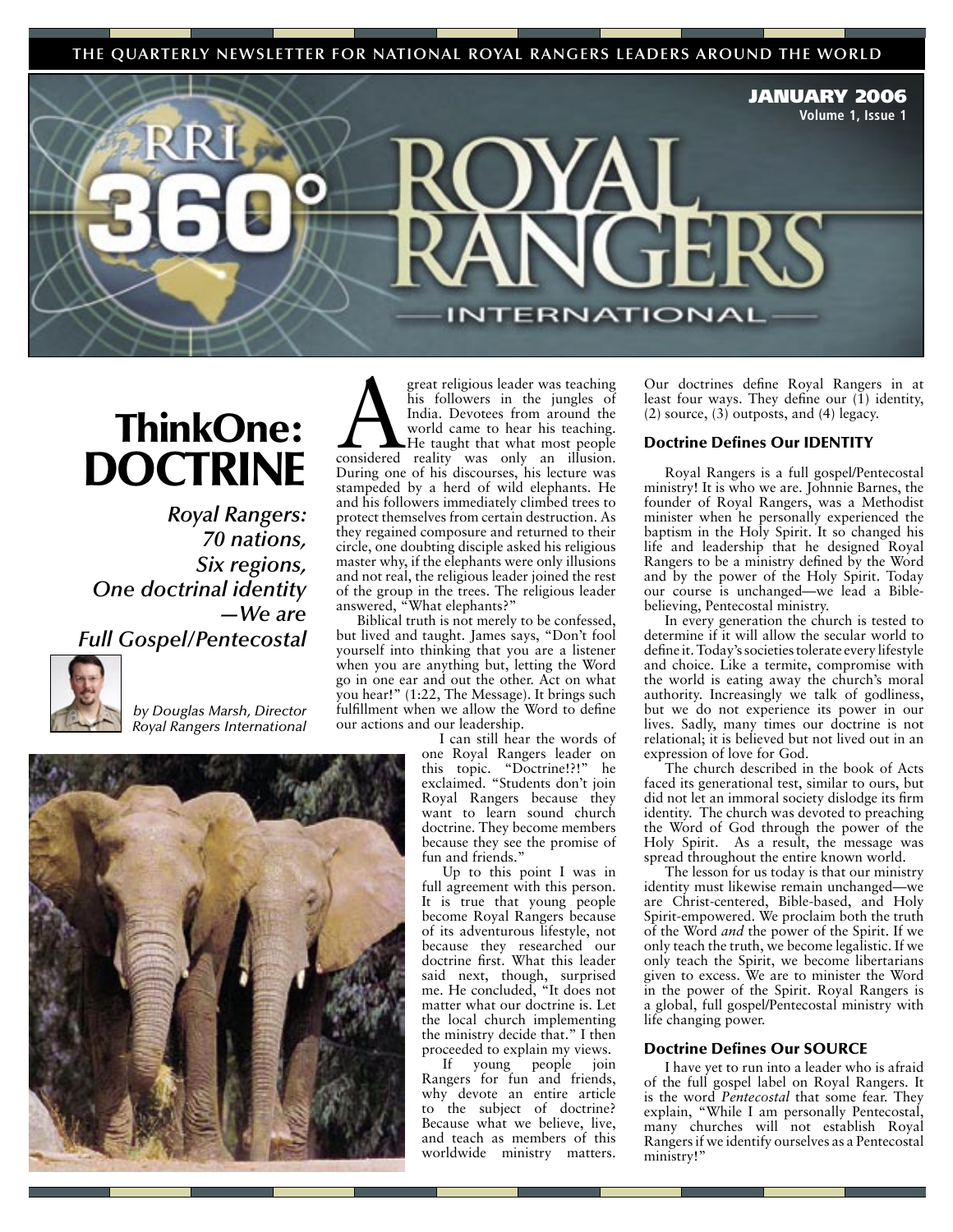Their concerns revolve around potential ministry growth—which we all know is important. The number of churches that adopt Royal Rangers, however, does *not* limit our growth. Expansion is limited only by our evangelistic efforts. Just take a look at the Full Gospel Forum in Stuttgart, Germany. That *one* church has Royal Rangers groups in over 14 locations around the city and numbers well over 1,000 Rangers. Their strategy is biblical—it is based on evangelism.

Don't misunderstand. We want to establish Royal Rangers in every Pentecostal and charismatic church possible, and additionally in any non-Pentecostal, evangelical church willing to associate with Royal Rangers. But we lack integrity if we hide who we are and what we teach. We cannot expect God's blessing if we downplay who we are for the benefit of increase. God's formula for growth is *evangelism* and *discipleship*, and it works every time it is tried.

What is more, this attitude betrays a hesitancy to depend on God's power. If the baptism in the Holy Spirit confers additional power for ministry, the logical question is, "How *much* additional power is gained?" A *dramatic amount* is the answer!

Pentecostal scholar Dr. Gordon Anderson documents, "Pentecostals have been dramatically more successful in planting and growing churches than those who have rejected the Pentecostal understanding of the baptism in the Holy Spirit. The following statistics are drawn from the development of Pentecostal missions in the 20th century. In Chile, the Methodists grew to approximately 5,000 members, while the Pentecostals grew to 2,371,000. In Brazil, the Baptists grew to 1,050,000, while the Pentecostals grew to over 21 million. Worldwide, the Christian and Missionary Alliance grew to 1.9 million, while the Assemblies of God surpassed 50 million." Pentecostal ministry growth is not slightly larger than non-Pentecostal; it is dramatically so!

A word of caution is in order: Pentecostals are not spiritually superior. The baptism in the Holy Spirit is not the only experience of importance in the life of the believer. Of equal importance for life and godliness are justification, Bible reading and application, prayer, fasting, fellowship, water baptism, sanctification, sacrifice, suffering, and service. Pentecostals, too, must individually develop the fruit of the Spirit, explore the gifts of the Spirit, and unconditionally love each other and the world. However, by experiencing the baptism in the Holy Spirit the Pentecostal receives additional power, gifts, miracles, passion, and emotion for ministry. But we must be emphatic—Pentecostals do not believe that *all* power and gifting for ministry occur after the baptism in the Holy Spirit. But we believe the Bible teaches (and history substantiates) that God has an additional dimension of His grace and power for those who receive the baptism in the Holy Spirit.

The bottom line is, *God* is our source for ministry growth. His Word instructs us to reach the lost and to do so in His power, not our own. He is our source. Let us humbly, obediently, and completely depend on Him.

### Doctrine Defines Our OUTPOSTS

Even Pentecostals have different beliefs regarding when one is baptized in the Holy Spirit and the evidence of that. Statistically, the vast majority of Pentecostals hold to the traditional belief that the

## **National Commanders Recognition Program**

**In the coming year, RRI will begin a program to recognize National Commanders annually for their leadership and dedication to the Ranger ministry in the form of a new award for their uniform. Part of the criteria for earning the NCRP award will be timely annual reporting to the Regional Coordinator's office and evidence of personal and ministerial growth. The award will be given in the form of a medal (and/or ribbon) plus a certificate and the award criteria will be standardized for all nations. National Commanders will have the opportunity to earn NCRP recognition each year, through a number pin that can be added to the award to reflect the number of times earned. The RRI Council decided to implement the new program in 2006 and National Commanders will first be recognized in early 2007. The complete criteria and conditions for earning the NCRP award will be announced at upcoming regional meetings and in future additions of the RRI 360º newsletter. It will also be posted on the RRI website.**

purpose of the baptism in the Holy Spirit is for empowerment for service and that the initial physical evidence is speaking in tongues. Non-Pentecostal Evangelicals usually teach that the Holy Spirit is received by faith at salvation and there is no subsequent baptism. Charismatics maintain that the baptism in the Holy Spirit is an experience that follows justification, but that tongues, while usually accompanying the experience, are not necessarily the initial evidence—any of the gifts may be the evidence. Moreover, they emphasize tongues as a prayer language and to some degree de-emphasize it as empowerment for service. The newer Third Wave groups believe in tongues, believe it can provide additional power, but are vague as to whether the baptism in the Holy Spirit is a specific experience. These are just some of the views among Pentecostals.

These differences, however, do not present a challenge to Royal Rangers. Our motive is not to debate these distinctions, but rather to underscore the fact that we all depend on the work of the Holy Spirit. We also understand that the Holy Spirit is not the only doctrine or discipline we teach. In fact, it is one of many (as mentioned earlier) justification, sanctification, Bible reading, prayer, fasting, the church and its mission, water baptism, suffering, service, *and* the Holy Spirit. We do not teach all these *except* the Holy Spirit; we teach them all, *including* the Spirit. We simply agree not to make these disparate views regarding the baptism in the Holy Spirit an issue.

This understanding defines our outposts because it determines the development of ministry curriculum designed both for evangelism and discipleship. The curriculum presents the full gospel, including the Holy Spirit. Furthermore, our methods and ministry at national and international camps will reflect our Pentecostal foundation. We will focus our events to reach the lost and to encourage the students to seek *everything* God has for them, *including* the baptism in the Holy Spirit. If our constituents understand our full-gospel orientation beforehand, conflict is avoided.

One of the awesome things I have witnessed over the past 20 years developing Royal Rangers in Latin America and around the world, is how this position has allowed Royal Rangers to bridge the gap between many different churches, including non-Pentecostals. Evangelicals and Pentecostals agree on most doctrine. And, increasingly, more evangelicals are experiencing the baptism in the Holy Spirit. These congregations eagerly want to use Royal Rangers to reach their communities. They know we are a Pentecostal ministry and are open to experience what they will as they use our curriculum and attend our camps. *We welcome them!*

Our curriculum dictates how we train our leaders, what we do at our camps, and that shapes what takes place in our outpost meetings. As you can tell, our doctrine has a huge influence upon our outposts.

### Doctrine Defines Our LEGACY

It goes without saying that our doctrine impacts the future, our ministry legacy. As national leaders we are responsible to see that Royal Rangers grows inside our nation. But of equal importance are the trails we blaze for those who will follow—these trails point the way for future generations. Every current and future national leader should be vigilant to position Royal Rangers as a cutting-edge evangelistic and Spiritempowered ministry. The human tendency, except we provide decisive leadership, is to drift away from our foundational purposes—to forget who we are, to revise or ignore our Pentecostal history, or to rely on ourselves rather than our divine growth source.

We are all familiar with the YMCA, the Young Men's Christian Association. George Williams started the movement in London in 1844. He described himself growing up as a "careless, thoughtless, godless, swearing young fellow," but eventually became a devout Christian. When he started the YMCA he was a 23-year-old draper who wanted to provide the young men of London an environment where they would not be tempted into the rampant sin of the city.

"The Y," as it is also known, was without question a Bible-based, evangelistic ministry. It quickly grew around the world. Lay evangelists like Dwight L. Moody and John Mott were part of the organization, which began to send missionaries around the world to accelerate its expansion and evangelism.

But let us move quickly from its roots to where the YMCA is today, 162 years later. While it still accomplishes many noble things, few of its individual clubs fulfill the intentions of its founder. Many are community fitness centers or youth hostels, but have little or no evangelistic impact.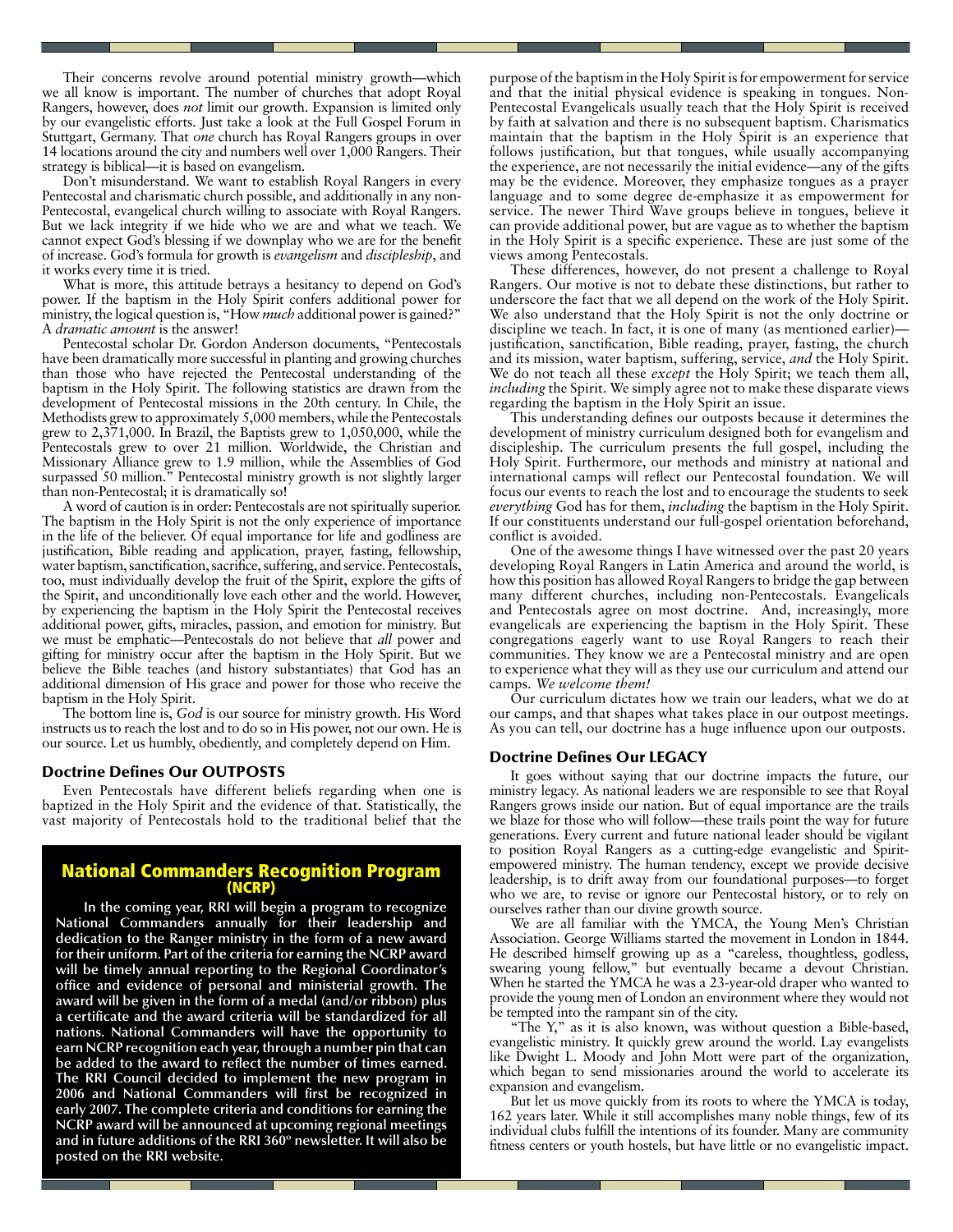Why did this happen? Leaders through the years forgot about their identity, their Source, their history, their future.

As leaders we cannot afford to dilute our identity as a full gospel/ Pentecostal ministry. If we minimize who we are thinking it will encourage growth, we deceive ourselves and do so at our own peril.

What will our Royal Rangers story be when we are 162 years old? You and I are literally deciding that today by our doctrines and by how we practice them in our own lives. History is full of ministries that, like museums, showcase their doctrines and Christian roots, which were once held sacred but are now empty of reality and influence. Let's determine that will never be our legacy!

Peter Cartwright, a nineteenth-century circuit-riding Methodist preacher in the United States, was an uncompromising man. One Sunday morning when he was to preach, he was told that President Andrew Jackson was in the congregation, and was warned not to say anything out of line.

When Cartwright stood to preach, he tactfully said, "I understand that Andrew Jackson is here. I have been requested to guard my remarks. Ladies and Gentlemen, Andrew Jackson, just like you and me, will either spend eternity in heaven or hell depending on his choice to repent or not." He then proceeded to preach a powerful evangelistic message to which many responded.

The congregation watched carefully after the service wondering how the President would respond. President Jackson shook hands with the Pentecostal preacher and said, "Sir, if I had a regiment of men just like you, I could radically change our nation!" God has commissioned you and me to build a "regiment" of bold ministers, adults and young people to radically change our world in the power of the Holy Spirit. That is our awesome privilege!

As national leaders I urge you to know the Word from which all our doctrines come, experience them, live them, love them, teach them, and, when necessary, defend them (Ps. 119:103). Let us live and lead so that we anchor Royal Rangers on the Word of God and rely on the power of the Holy Spirit. This is the only way Royal Rangers will stay strong and healthy—if we personally recommit ourselves to them. To do anything less is to court compromise and decline.

Let's **ThinkOne: DOCTRINE.** God has established Royal Rangers in 70 nations, six regions, and *He calls us to adequately declare the always-relevant Word of truth to every Ranger-age student in the world in the power of the Holy Spirit.*

### Interview with Jeff Cooper *Royal Ranger missionary*

*to Costa Rica* — November 2005

Introduction: Jeff Cooper serves as an Assemblies of God Royal Ranger missionary with his wife Danette and three children to the

nation of Costa Rica. The following is a brief interview between RRI and Jeff about his ministry and a recent "Father and Son" camp that was held at Camp Summit.

1. What was the exact name of the camp and when and where did it take place?

I'd like to thank you for taking the time to ask how things are in Costa Rica and at Camp Summit.

Camp Summit is in a transition mode from construction to ministry. Although we still need many projects finished or built to fulfill our ultimate vision for the camp to men and boys, we are now at a point where we are seeing much hard work pay off through ministry. With that said, in the beginning of the year we planned a Dad/Lad (Padre e Hijo) camp for Nov. 18th-20th. On of our goal for this camp was to introduce Campamento La Cumbre (Camp Summit) as a place of ministry to the people of Costa Rica as well as Latin America. We soon realized that the timing was not the best due to other activities in the churches as they prepare for Christmas. Despite the fact that we did not have the full turnout we had hoped for, we decided to go ahead with the camp as planned. As we neared the deadline we realized we made the right choice regardless of the numbers because we met our goal, and God showed us that this camp was a learning experience for us all.

We had about 60 people on Saturday night for the service. They were very impressed with our council fire. We ran a thin cable overhead and pointed downhill along the side of the benches leading directly into the council fire. Then we slid a piece of pipe over the cable and taped a large rocket type firework to it and lit it when no one was expecting. It was a dark night so it looked like fire from the heavens flying into the council fire then it exploded and lit up like a bomb. The fire blazed from that point on and it was incredible!

For those of us, working behind the scenes, it was another council fire service like many before, but we often forget the impact it makes on the boys, and even Dads, who have never seen anything like it. As it turns out, no one attending this camp had ever been a part of a council fire service before. When the fire exploded

**During the week of July 17-21,**<br>
2006, an estimated 7,500 boys<br>
and men from the U.S. and<br>
many foreign countries will travel to **2006, an estimated 7,500 boys many foreign countries will travel to Eagle Rock, Missouri U.S.A. for this oncein-a-lifetime event. From the dawn of the early morning through the dark starfilled night, many exciting events will capture the attention of the campers, from the National Archery and National Pinewood Derby Championships, to racing on the BMX or Mountain Bike course, even climbing on the Rappelling Tower and hot air balloon rides.**

**Special services will be held each evening in the amphitheater that can accommodate up to 10,000 campers. The state-of-the-art stage complex houses a large, elevated projection screen at center stage to highlight the evening speaker or a special part of the service.** 

**To sum it all up, begin making your plans to be at Camporama 2006 where you will experience great fun and fellowship and be personally challenged to a higher level of love and commitment to our Lord and Master Ranger, Jesus Christ!** 



**[FOR MORE INFORMATION PLEASE VISIT WWW.ROYALRANGERS.AG.ORG.](http://www.royalrangers.ag.org)**